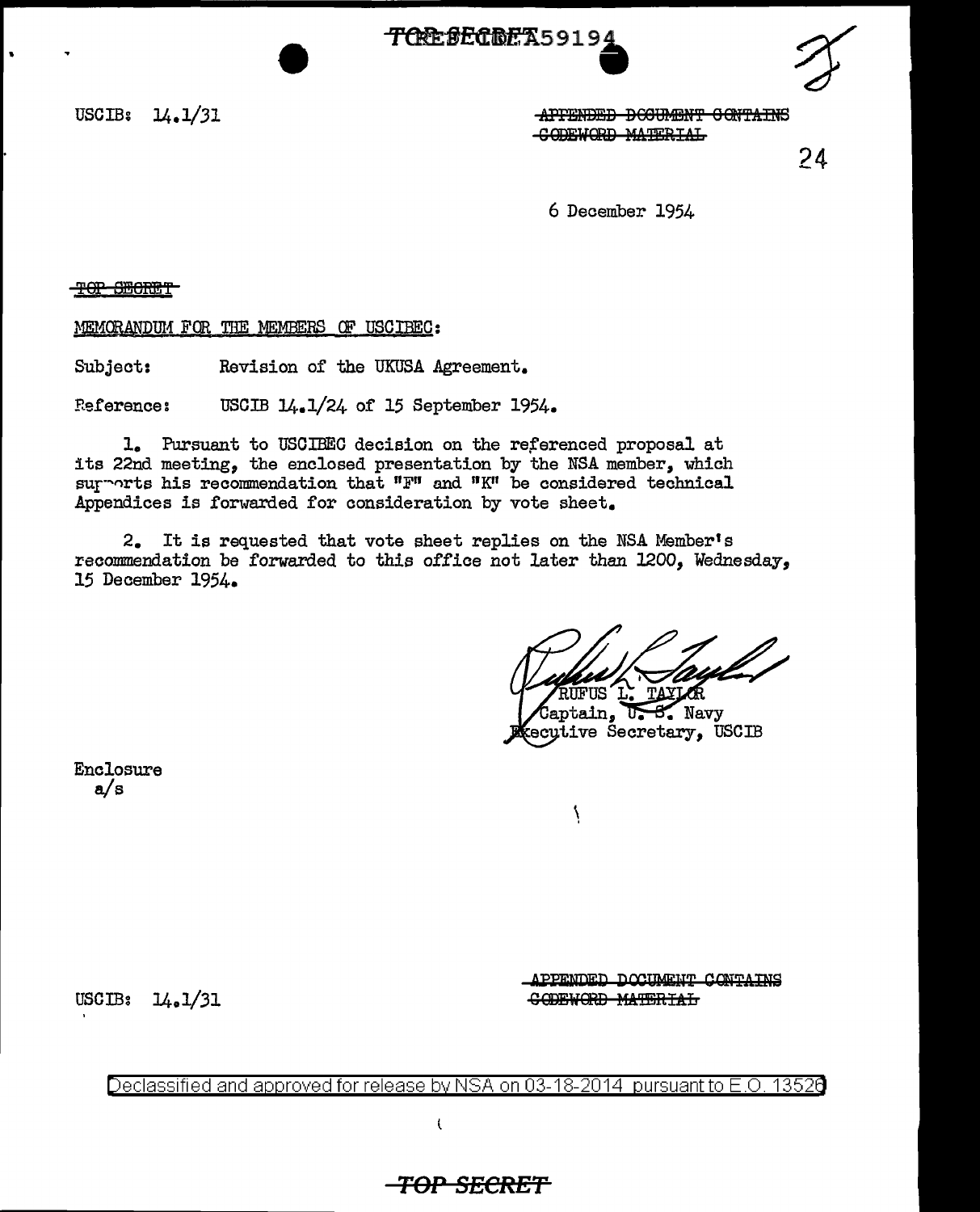

TOP SECRET FROTH

## REVISION OF UKUSA AGREEMENT

## BACKGROUND

1. USCIB 14.1/24 contains a proposal by the Director whereby a note would be added to the Introduction to the UKUSA Appendices. According to the note, the Directors, NSA and GCHQ, would be authorized to change or interpret by mutual agreement certain "technical" Appendices  $(C, D, E, F, K, L, and M)$ .

2. As indicated in USCIB 14.1/28 USCIBEC considered the proposal, and recommended to USCIB that Appendices C, D, E, L, and M be considered technical appendices, with the understanding that all members of USCIB will be informed in writing through the Executive Secretary, USCIB, of every change in these appendices that may be agreed between NSA and GCHQ. USCIBEC recommended, further, that Appendices F and K tentatively be considered policy appendices subject to further consideration at the next meeting of USCIBEC.

*3.* The USCIBEC recommendations contained in 14.1/28 were approved by USCIB on 5 November 1954 (as indicated by  $14.1/30$ ).

4. Notification of the actions summarized above has been sent from NSA to GCHQ, and the Director, GCHQ, has commented that he is unaware of any reasons why  $F$  and  $K$  should not be grouped with the technical appendices.

## CURRENT CONSIDERATION

*5.* Appendix F govems the exchange of COMINT and coordination in translation. The provisions of Appendix F cover three general areas:



EO 3.3(h)(2) PL 86-36/50 USC 3605

## *TOP SECRET FROTH*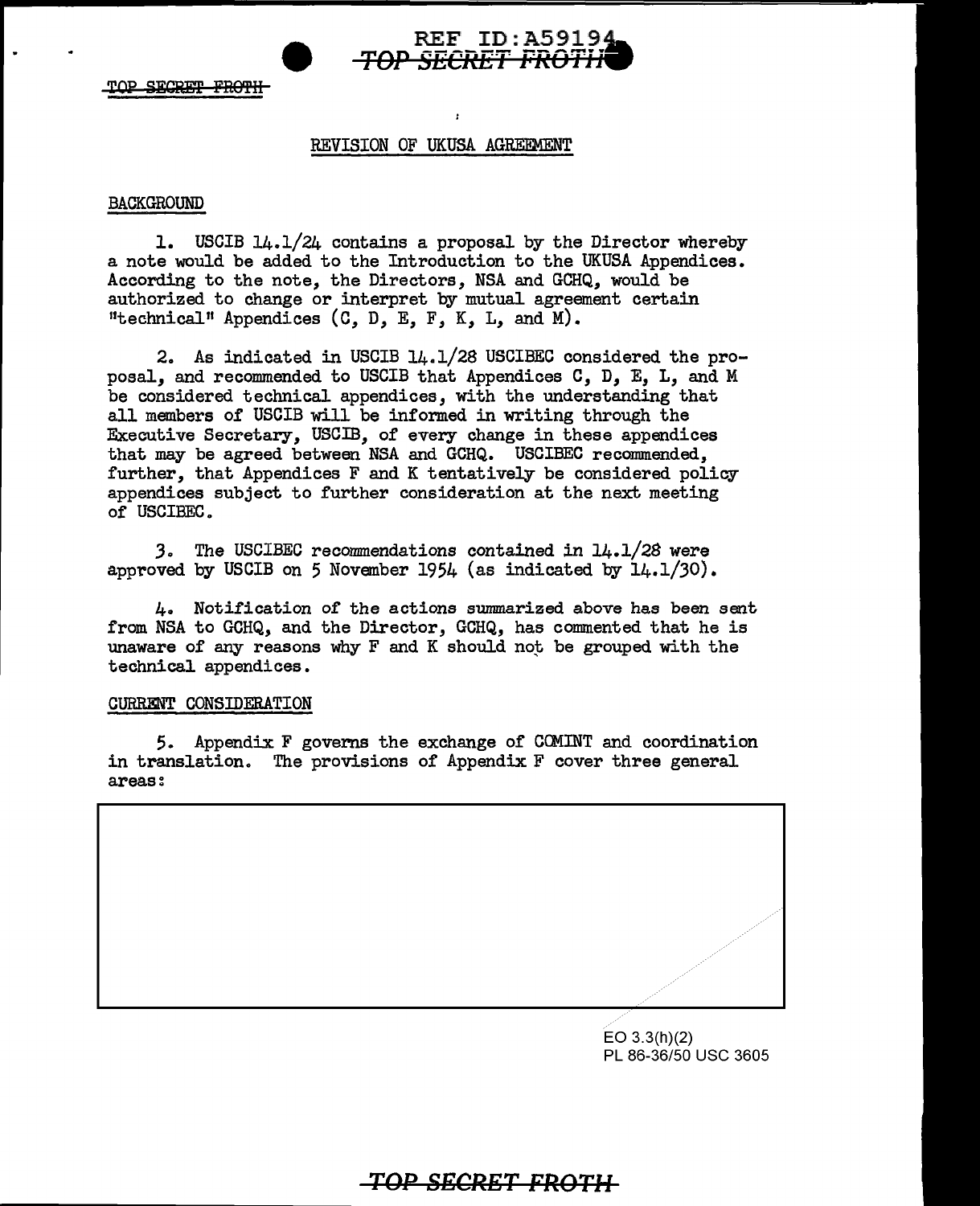TOP SECRET FROTH

EO 3.3(h)(2) PL86-36/50 USC 3605

b. Guidance on how

 $(1)$  Exchange channels are specified in Appendix F. Use of the specified channels would not be entirely consistent with current UKUSA policy. NSA and GCHQ should be enabled to make the necessary corrections for USCIB and LSIB, and by doing so, NSA and GCHQ would be implementing the policy, instead of formulating the policy.

*TOP* REF ID:A5919. ,.....,,..l"'l>...,m ...,l"'l>"'m{ **15EC1\E 1** *l'* **ICU 1 <sup>n</sup>**

- (2) Additional guidance is flexible and broadly stated, with the net effect that exchanges will be continuous, current, and without request unless otherwise arranged in specific instances. Such flexible guidance implies that USCIB and LSIB recognize that the conduct of exchanges between NSA and GCHQ is a technical matter which may be regulated by NSA and GCHQ in accordance with existing UKUSA policy, the intelligence requirements of the consumers, and the technical requirements of the producers,
- (3) Appendix F refers to Appendix K for guidance on

Standardization.  $\alpha$ .

The policy decision to

standardize on technical terminology is stated in the Introduction to the Appendices. The selection of terms, such as those mentioned above, should not be considered a matter of policy, but instead should be regarded as a technical implementation of policy. According to Appendix F, other matters of standardization affecting the exchange of COMINT, and  $\int$  are left up to NSA and GCHQ. are left up to NSA and GCHQ.

 $- 2 -$